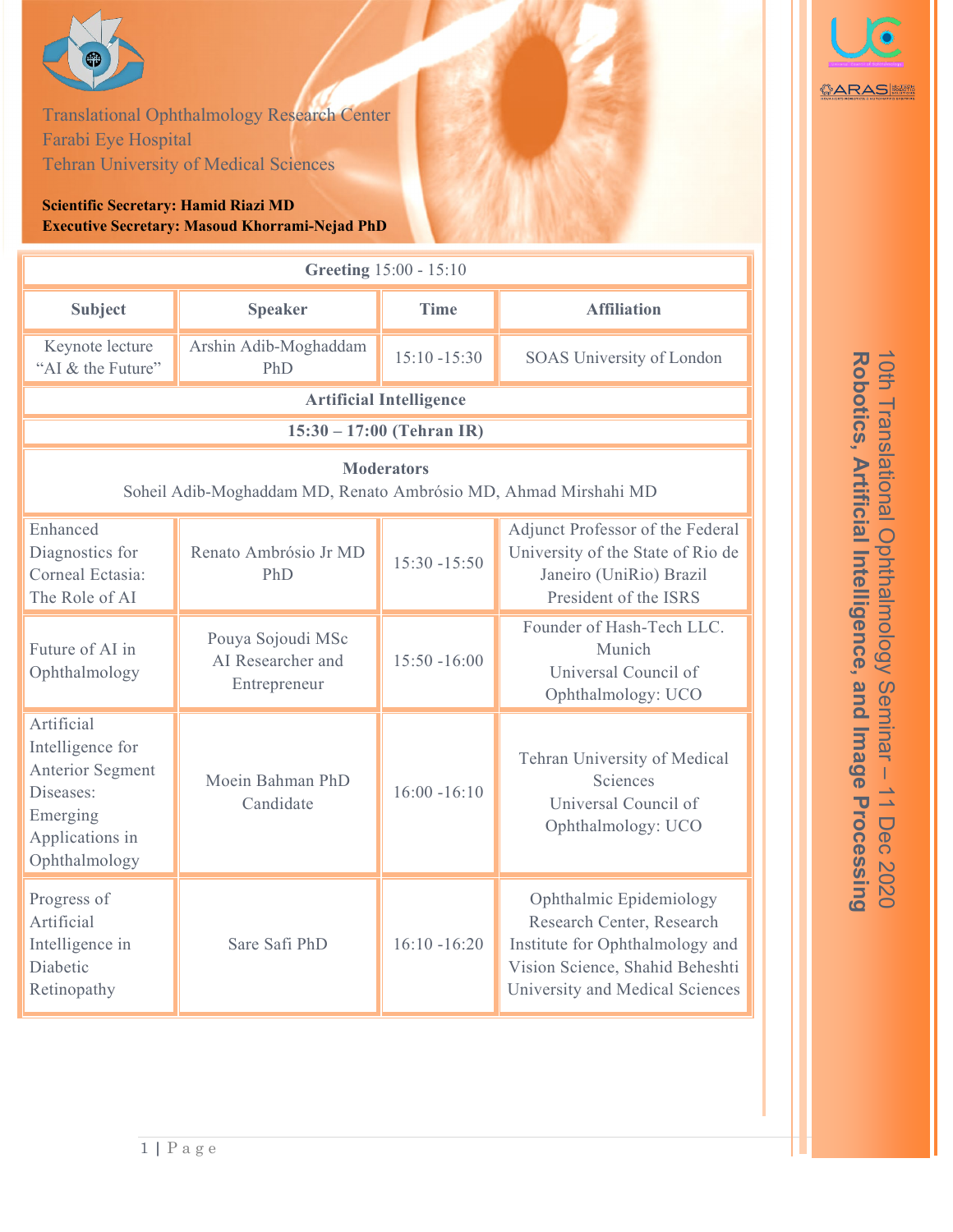

Translational Ophthalmology Research Center Farabi Eye Hospital Tehran University of Medical Sciences

**Scientific Secretary: Hamid Riazi MD Executive Secretary: Masoud Khorrami-Nejad PhD** 

| <b>Subject</b>                                                  | <b>Speaker</b>                             | <b>Time</b>     | <b>Affiliation</b>                                                                                                                            |
|-----------------------------------------------------------------|--------------------------------------------|-----------------|-----------------------------------------------------------------------------------------------------------------------------------------------|
| Artificial<br>Intelligence in<br><b>Retinal Disorders</b>       | Reza Mirshahi<br><b>MD MPH</b>             | $16:20 - 16:35$ | Eye Research Center, The Five<br>Senses Institute, Rassoul<br>Akram Hospital, Iran<br>University of Medical<br>Sciences                       |
| Artificial<br>Intelligence in<br>Nanomedicine                   | Mojdeh Mohseni PhD                         | $16:35 - 16:45$ | Member of Scientific Group of<br>Radiobiology Center, Iran<br>University of Medical<br>Sciences<br>Universal Council of<br>Ophthalmology: UCO |
| 5G Applications<br>in Healthcare and<br><b>Medical Sciences</b> | Hamidreza Bolhasani<br>PhD, Data Scientist | $16:45 - 16:55$ | Mobile Communication<br>Company of Iran: MCCI                                                                                                 |



Robotics, Artificial Intelligence, and Image Processing 10th Translational Ophthalmology Seminar - 11 Dec 2020 10th Translational Ophthalmology Seminar **Robotics, Artificial Intelligence, and Image Processing** 11 Dec 2020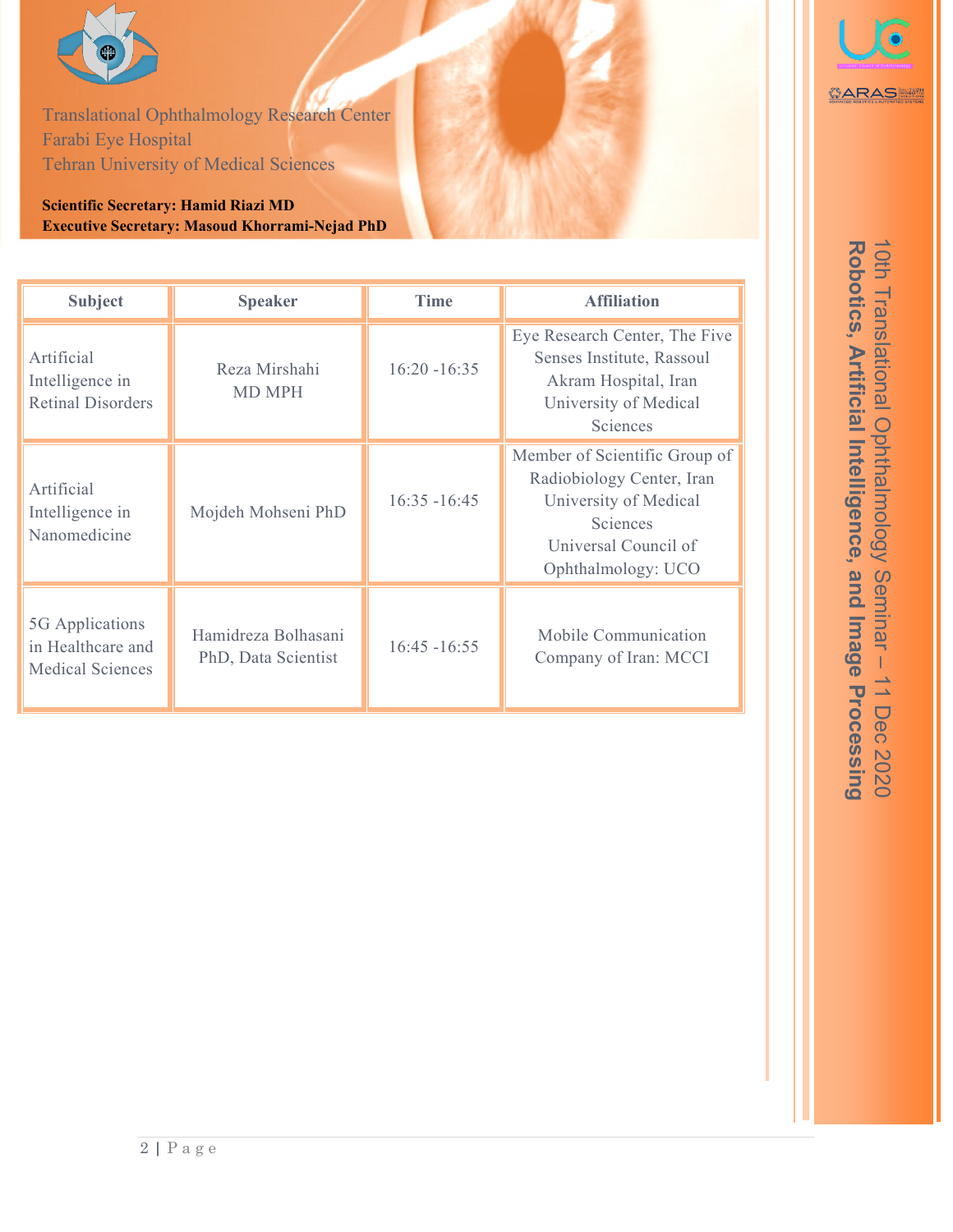

Farabi Eye Hospital Translational Ophthalmology Research Center Tehran University of Medical Sciences

## **Scientific Secretary: Hamid Riazi MD Executive Secretary: Masoud Khorrami-Nejad PhD**

| <b>ROBOTICS</b>                                                                                  |                                              |                 |                                                        |  |  |  |
|--------------------------------------------------------------------------------------------------|----------------------------------------------|-----------------|--------------------------------------------------------|--|--|--|
| $17:30 - 19:00$ (Tehran IR)                                                                      |                                              |                 |                                                        |  |  |  |
| <b>Moderators</b><br>Hamid D Taghirad PhD, Alireza Lashay MD, Seyed Farzad Mohammadi MD MPH FICO |                                              |                 |                                                        |  |  |  |
| <b>Subject</b>                                                                                   | <b>Speaker</b>                               | <b>Time</b>     | <b>Affiliation</b>                                     |  |  |  |
| 1st part -Ophthalmo-Robotics: An Evolving Horizon                                                |                                              |                 |                                                        |  |  |  |
| <b>Translating Ocular</b><br>Surgery into<br>Engineering<br>Concepts                             | Seyed Farzad Mohammadi<br><b>MD MPH FICO</b> | $17:30 - 17:40$ | Tehran University of Medical<br>Sciences               |  |  |  |
| Robotic-Assisted<br>Eye Surgery                                                                  | Hamid D Taghirad PhD                         | $17:40 - 17:50$ | K N Toosi University of<br>Technology                  |  |  |  |
| 2nd part - ARASH-ASiST System for Vitreoretinal Surgery Training                                 |                                              |                 |                                                        |  |  |  |
| Vitreoretinal<br><b>Surgical Training</b><br>Challenges                                          | Hamid Riazi Esfahanai MD                     | $17:50 - 18:00$ | Tehran University of Medical<br>Sciences               |  |  |  |
| <b>ARASH-ASiST:</b><br><b>ARAS Haptic</b><br>System for EYE<br><b>Surgery Training</b>           | Mohammad Motaharifar PhD                     | $18:00 - 18:20$ | University of Isfahan                                  |  |  |  |
| 3rd part - AI and VR in Eye Surgery Training System                                              |                                              |                 |                                                        |  |  |  |
| <b>Cataract Surgery</b><br>Training<br>Complications                                             | Parisa Abdi MD                               | $18:20 - 18:30$ | Tehran University of Medical<br>Sciences, Tehran, Iran |  |  |  |
| Eye Surgery<br><b>Training Prospects:</b><br><b>Toward VR</b><br>Development                     | Alireza Norouzzadeh PhD                      | $18:30 - 18:50$ | K. N. Toosi University of<br>Technology                |  |  |  |
| Data Mining and<br>AI in Surgery Skill<br>Assessment                                             | Elham Ashrafi PhD                            | $18:50 - 19:00$ | Tehran University of Medical<br>Sciences               |  |  |  |



Robotics, Artificial Intelligence, and Image Processing 10th Translational Ophthalmology Seminar - 11 Dec 2020 10th Translational Ophthalmology Seminar **Robotics, Artificial Intelligence, and Image Processing** 11 Dec 2020